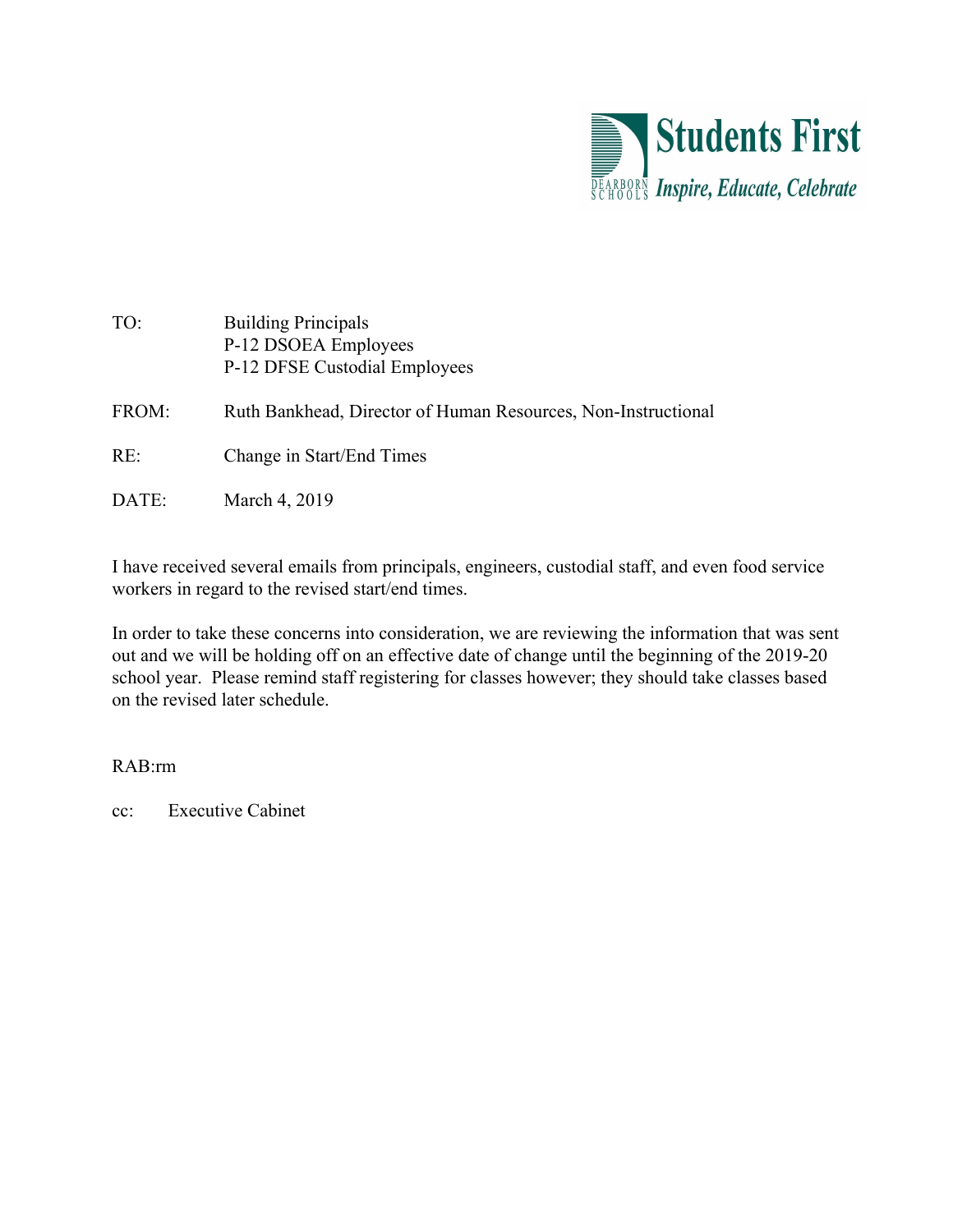| <b>Building Name</b> | Custodial (A/C)     | Shift           |
|----------------------|---------------------|-----------------|
| <b>ASC</b>           | Engineer            | 6:30 to 2:30p   |
| <b>ASC</b>           | <b>Custodial C</b>  | 2:00 to 10:00p  |
|                      |                     |                 |
| <b>Becker</b>        | Custodial C         | 2:45 to 10:45p  |
| <b>Becker</b>        | Custodial C         | 2:45 to 10:45p  |
| <b>Becker</b>        | Engineer            | 7:00a to 3:00p  |
|                      |                     |                 |
|                      |                     | 9:00 am to      |
| Berry                | Custodial C         | 5:00pm          |
| Berry                | Custodial C         | 3:00p to 11:00p |
| Berry                | Custodial C         | 3:00p to 11:00p |
| Berry                | Custodial C         | 3:00p to 11:00p |
| Berry                | Custodial C         | 3:00p to 11:00p |
| Berry                | Engineer            | 6:30 to 2:30p   |
| Berry                | Engineer            | 2:00p to 10:00p |
|                      |                     |                 |
| <b>Bryant</b>        | Custodial C         | 3:00p to 11:00p |
| <b>Bryant</b>        | Custodial C         | 3:00p to 11:00p |
| <b>Bryant</b>        | Custodial A         | 3:00p to 7:00p  |
| <b>Bryant</b>        | Custodial C         | 9:00a to 5:00p  |
| <b>Bryant</b>        | Custodial C         | 3:00p to 11:00p |
| <b>Bryant</b>        | <b>BOS</b>          | 1:30 to 9:30p   |
| <b>Bryant</b>        | Engineer            | 6:00a to 2:00p  |
|                      |                     |                 |
| Cotter               | Custodial C         | 6:00a to 2:00p  |
| Cotter               | Custodial C         | 2:00p to 10:00p |
|                      |                     |                 |
| <b>DHS</b>           | Custodial C         | 3:00p to 11:00p |
| <b>DHS</b>           | Custodial C         | 3:00p to 11:00p |
| <b>DHS</b>           | Custodial C         | 3:00p to 11:00p |
|                      |                     | 9:00 am to      |
| <b>DHS</b>           | Custodial C         | 5:00pm          |
| <b>DHS</b>           | Custodial C         | 3:00p to 11:00p |
| <b>DHS</b>           | Custodial A         | Open            |
| <b>DHS</b>           | Custodial A         | Open            |
| DHS                  | Custodial A         | Open            |
| <b>DHS</b>           | Custodial C         | 5:00a to 1:00p  |
| dhs                  | Custodial C         | 3:00p to 11:00p |
| DHS                  | Engineer            | 7:00 to 3:00p   |
| <b>DHS</b>           | <b>Engineer Aft</b> | 2:30 to 10:30p  |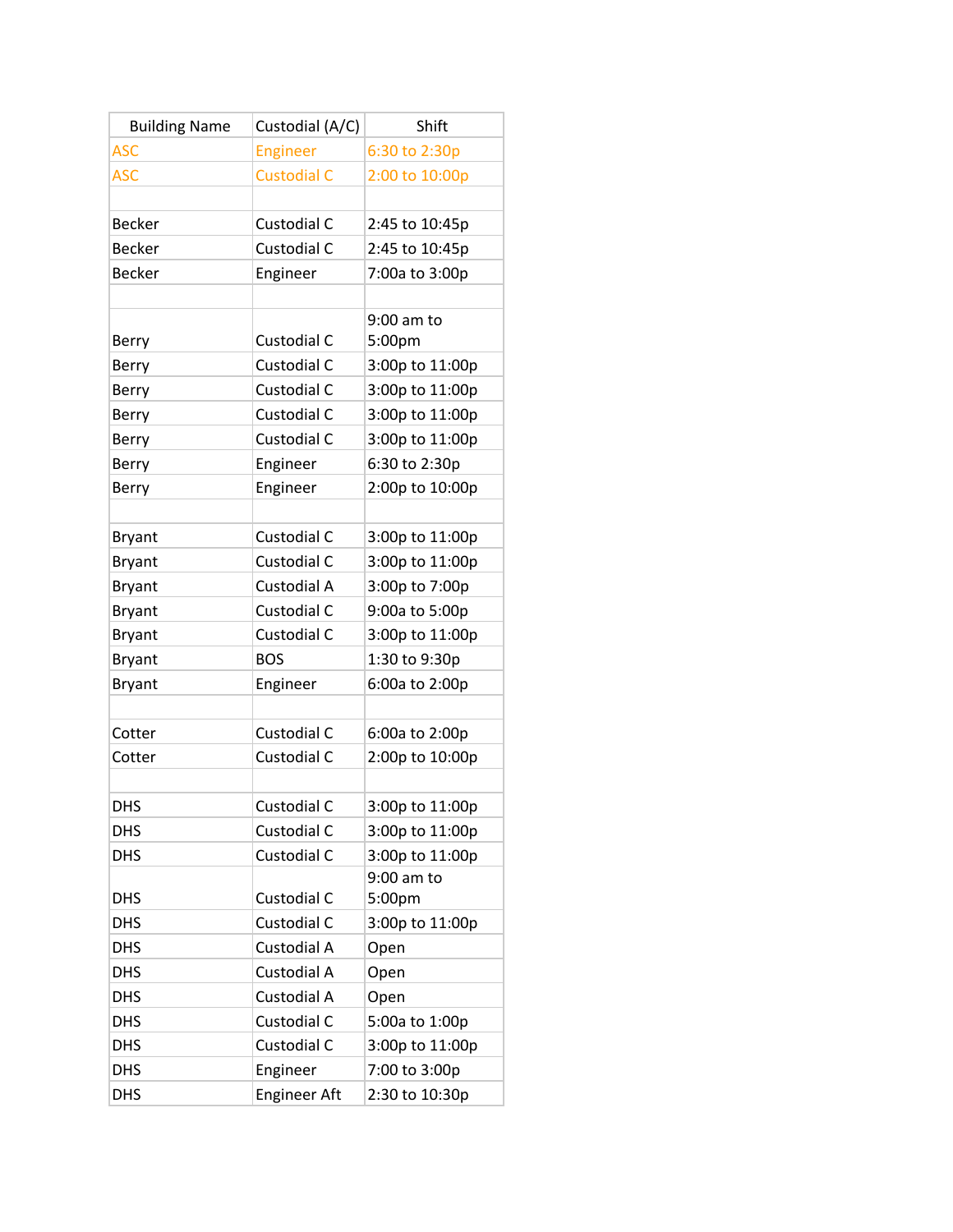| Duvall           | Custodial C         | 2:15 to 10:15p  |
|------------------|---------------------|-----------------|
| Duvall           | Custodial C         | 2:15 to 10:15p  |
| Duvall           | Engineer            | 6:30a to 2:30p  |
|                  |                     |                 |
| <b>EFHS</b>      | Custodial A         | 3:00p to 7:00p  |
| <b>EFHS</b>      | Custodial C         | 3:00p to 11:00p |
| <b>EFHS</b>      | Custodial C         | 3:00p to 11:00p |
| <b>EFHS</b>      | Custodial A         | 3:00p to 7:00p  |
| <b>EFHS</b>      | Custodial C         | 3:00p to 11:00p |
| <b>EFHS</b>      | Custodial C         | 3:00p to 11:00p |
| <b>EFHS</b>      | Custodial C         | 9:00am to 5:0pm |
| <b>EFHS</b>      | Custodial A         | Open            |
| <b>EFHS</b>      | Custodial A         | Open            |
| <b>EFHS</b>      | Custodial C         | 5:00a to 1:00p  |
| <b>EFHS</b>      | Custodial C         | 3:00p to 11:00p |
| <b>EFHS</b>      | Custodial A         | 3:00p to 7:00p  |
| <b>EFHS</b>      | Engineer            | 7:00a to 3:00p  |
| <b>EFHS</b>      | <b>Engineer Aft</b> | 2:30 - 10:30p   |
|                  |                     |                 |
| Fordson          | Custodial C         | 6:30a to 2:30p  |
| Fordson          | Custodial A         | 3:00p to 7:00p  |
| Fordson          | Custodial A         | 3:00p to 7:00p  |
| Fordson          | Custodial A         | 3:00p to 7:00p  |
| Fordson          | Custodial C         | 3:00p to 11:00p |
| Fordson          | Custodial           | 4:30a to 12:30p |
| Fordson          | Custodial C         | 8:00 to 4:00p   |
| Fordson          | Custodial C         | 3:00p to 11:00p |
| Fordson          | Custodial C         | 3:00p to 11:00p |
| Fordson          | Custodial C         | 3:00p to 11:00p |
| Fordson          | Custodial A         | 3:00p to 7:00p  |
| Fordson          | Custodial C         | 3:00p to 11:00p |
| Fordson          | Custodial C         | 3:00p to 11:00p |
| Fordson          | Custodial C         | 3:00p to 11:00p |
| Fordson          | Custodial A         | 3:00p to 7:00p  |
| Fordson          | Custodial C         | 3:00p to 11:00p |
| Fordson          | Engineer            | 7:00a to 3:00p  |
| Fordson          | <b>Engineer Aft</b> | 2:30 to 10:30p  |
| Fordson          | <b>BOS</b>          | 6:30 to 2:30p   |
|                  |                     |                 |
| <b>Geer Park</b> | Custodial A         | 3:00 to 7:00p   |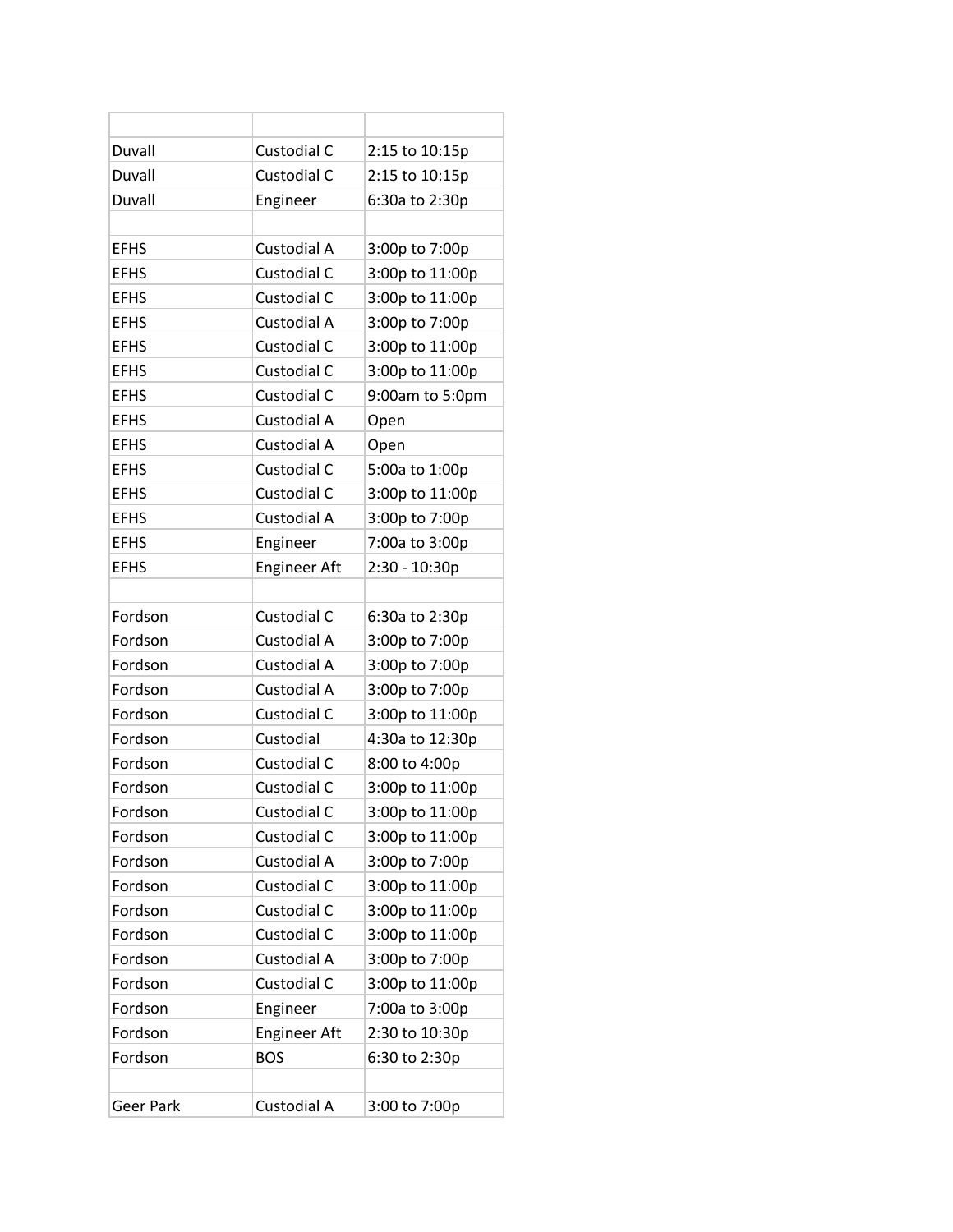| <b>Geer Park</b> | Custodial C | 11:00 to 7:00p  |
|------------------|-------------|-----------------|
| Geer Park        | Custodial A | Open            |
| <b>Geer Park</b> | Custodial C | 3:00 to 11:00p  |
| Geer Park        | Engineer    | 7:00a to 3:00p  |
|                  |             |                 |
| Haigh            | Custodial C | 2:15 to 10:15p  |
| Haigh            | Custodial A | 2:00 to 6:00p   |
| Haigh            | Custodial C | 2:15 to 10:15p  |
| Haigh            | Engineer    | 6:30a to 2:30p  |
|                  |             |                 |
| Henry Ford       | Custodial C | 3:00p to 11:00p |
| Henry Ford       | Custodial A | 3:00p to 7:00p  |
| Henry Ford       | Custodial C | 3:00p to 11:00p |
| Henry Ford       | Custodial C | 3:00p to 11:00p |
| Henry Ford       | Custodial C | 3:00p to 11:00p |
| Henry Ford       | Engineer    | 7:00 to 3:00p   |
| Henry Ford       | <b>BOS</b>  | 2:30 to 10:30p  |
|                  |             |                 |
| Howard           | Custodial C | 2:15 to 10:15p  |
| Howard           | Custodial C | 2:15 to 10:15p  |
| Howard           | Engineer    | 6:30a to 2:30p  |
|                  |             |                 |
| Lindbergh        | Custodial C | 2:15 to 10:15p  |
| Lindbergh        | Custodial C | 2:15 to 10:15p  |
| Lindbergh        | Open        |                 |
| Lindbergh        | Open        |                 |
| Lindbergh        | Engineer    | 6:30a to 2:30p  |
|                  |             |                 |
| Long             | Custodial C | 2:15 to 10:15p  |
| Long             | Custodial C | 2:15 to 10:15p  |
| Long             | Engineer    | 6:30a to 2:30p  |
|                  |             |                 |
| Lowrey           | Custodial C | 7:00 - 3:00p    |
| Lowrey           | Custodial A | 3:00p to 7:00p  |
| Lowrey           | Custodial C | 3:00p to 11:00p |
| Lowrey           | Custodial C | 3:00p to 11:00p |
| Lowrey           | Custodial C | 3:00p to 11:00p |
| Lowrey           | Custodial C | Open            |
| Lowrey           | Custodial C | Open            |
| Lowrey           | Custodial C | 3:00p to 11:00p |
| Lowrey           | Custodial C | 9:00 to 5:00p   |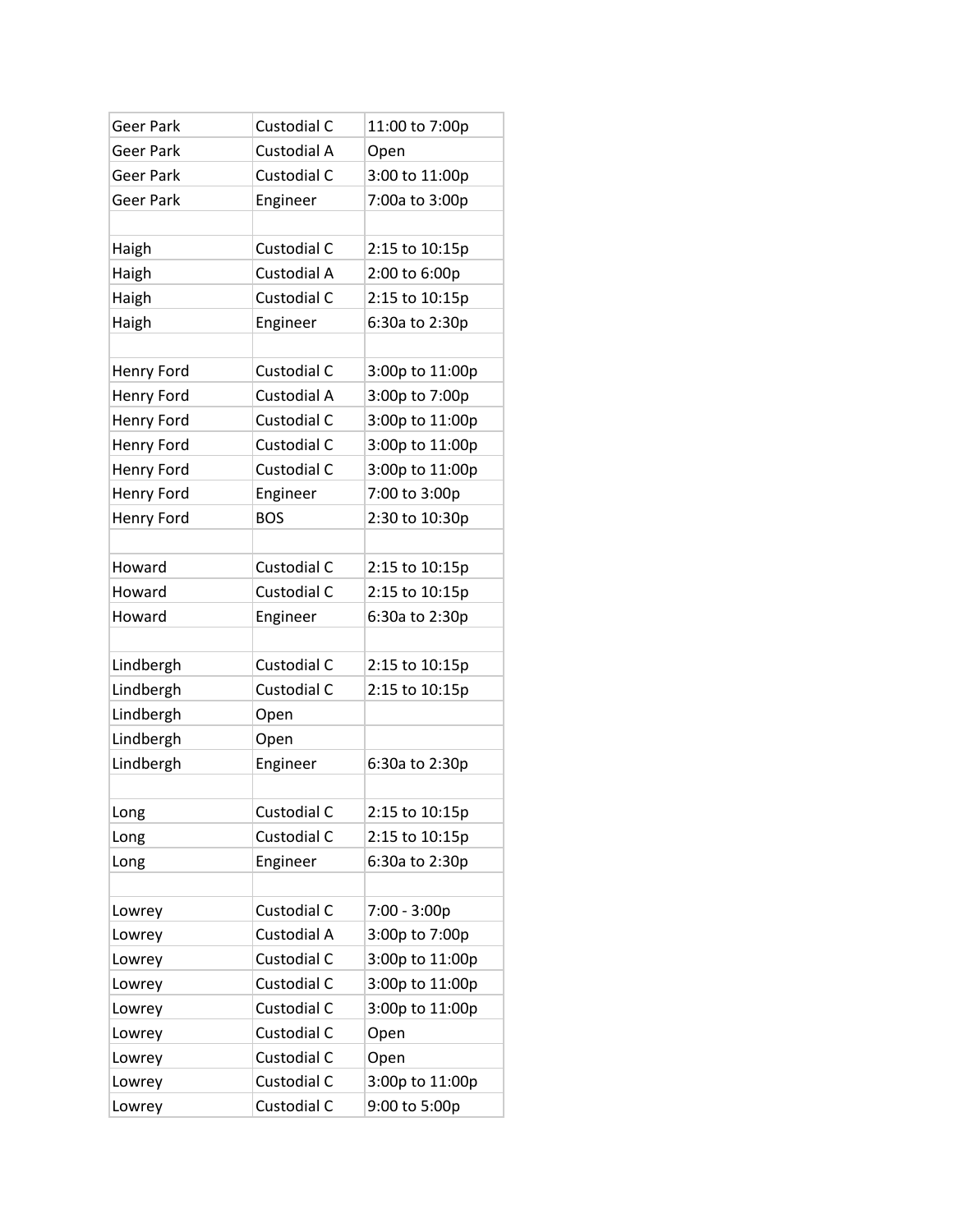| Lowrey                 | Engineer            | 6:00a to 2:00p   |
|------------------------|---------------------|------------------|
| Lowrey                 | <b>Engineer Aft</b> | 1:30 to 9:30p    |
|                        |                     |                  |
| <b>Maples</b>          | Custodial C         | 2:00 to 10:00p   |
| <b>Maples</b>          | Custodial C         | 9:00a to 5:00p   |
| <b>Maples</b>          | Custodial C         | 3:00p to 11:00p  |
| <b>Maples</b>          | Engineer            | 6:30a to 2:30p   |
| <b>Maples</b>          | <b>BOS</b>          | 2:00p to 10:00p  |
|                        |                     |                  |
| McCollough Unis        | Custodial C         | 3:00p to 11:00p  |
| McCollough Unis        | Custodial C         | 9:00 a to 5:00 p |
| McCollough Unis        | Custodial A         | 3:30p to 7:30 p  |
| McCollough Unis        | Custodial C         | 3:00p to 11:00p  |
| McCollough Unis        | Custodial C         | 3:00p to 11:00p  |
| McCollough Unis        | Custodial C         | 7:00 a to 3:00 p |
| McCollough Unis        | CustodialA          | 3:30p to 7:30 p  |
| McCollough Unis        | Custodial A         | 3:30p to 7:30 p  |
| McCollough Unis        | Custodial A         | Open             |
| <b>McCollough Unis</b> | Custodial A         | <b>Open</b>      |
| McCollough Unis        | Custodial A         | 3:30p to 7:30 p  |
| McCollough Unis        | Engineer            | 6:00a to 2:00p   |
| McCollough Unis        | <b>Engineer Aft</b> | 1:30 to 9:30p    |
|                        |                     |                  |
| McDonald               | Custodial C         | 2:45 to 10:45p   |
| McDonald               | Custodial A         | 12:00 to 4:00p   |
| McDonald               | custodial C         | 2:45 to 10:45p   |
| McDonald               | Engineer            | 7:00a to 3:00p   |
|                        |                     |                  |
| Miller                 | Custodial C         | 9:00p to 5:00p   |
| Miller                 | Custodial A         | 3:00p to 7:00p   |
| Miller                 | Custodial C         | 2:45 to 10:45p   |
| Miller                 | Custodial C         | 2:45 to 10:45p   |
| Miller                 | Engineer            | 7:00a to 3:00p   |
|                        |                     |                  |
| Nowlin                 | Custodial C         | 2:45 to 10:45p   |
| Nowlin                 | Custodial C         | 2:45 to 10:45p   |
| Nowlin                 | Engineer            | 7:00 to 3:00p    |
|                        |                     |                  |
| O.L. Smith             | Custodial C         | 3:00 p to 11:00p |
| O.L. Smith             | Custodial C         | 3:00p to 11:00p  |
| O.L. Smith             | Custodial A         | 3:00 to 7:00p    |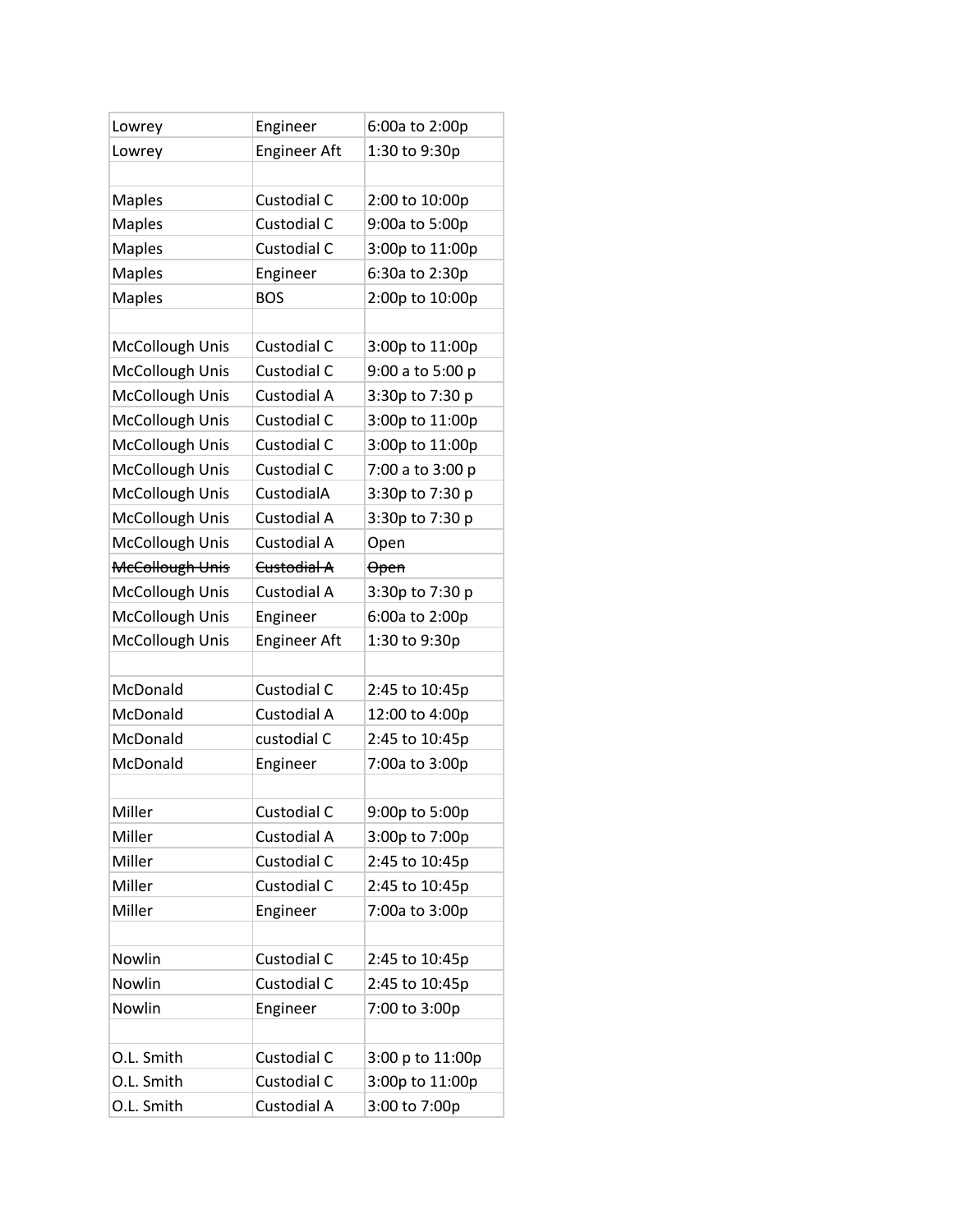| O.L. Smith                               | Custodial C           | 9:00 to 5:00p   |
|------------------------------------------|-----------------------|-----------------|
| O.L. Smith                               | Custodial A           | Open            |
| O.L. Smith                               | <b>BOS</b>            | 1:30 to 9:30p   |
| O.L. Smith                               | Engineer              | 6:00a to 2:00p  |
|                                          |                       |                 |
| Oakman                                   | Custodial C           | 2:30 to 10:30p  |
| Oakman                                   | Custodial C           | 2:30 to 10:30p  |
| Oakman                                   | Engineer              | 7:00a to 3:00p  |
|                                          |                       |                 |
| River Oaks                               | <del>CustodialA</del> | 3:00p to 7:00p  |
| <b>River Oaks</b>                        | Custodial C           | 2:45 to 10:45p  |
| <b>River Oaks</b>                        | Custodial C           | 2:45 to 10:45p  |
| <b>River Oaks</b>                        | Engineer              | 7:00a to 3:00p  |
|                                          |                       |                 |
| Salina Elementary                        | Custodial C           | 2:45 to 10:45p  |
| Salina Elementary                        | Custodial A           | 3:00p to 7:00p  |
| Salina Elementary                        | Custodial C           | Open            |
| Salina Elementary                        | Custodial A           | Open            |
| Salina Elementary                        | Engineer              | 7:00a to 3:00p  |
|                                          |                       |                 |
| Salina Intermediate Custodial C          |                       | 9:00 to 5:00p   |
| Salina Intermediate Custodial A          |                       | 3:00p to 7:00p  |
| Salina Intermediate Custodial C          |                       | 3:00p to 11:00p |
| <u>Salina Intermediate   Custodial A</u> |                       | <b>Open</b>     |
| Salina Intermediate Custodial A          |                       | 3:00p to 7:00p  |
| Salina Intermediate Custodial C          |                       | 3:00p to 11:00p |
| Salina Intermediate   BOS                |                       | 1:30 to 9:30p   |
| Salina Intermediate Engineer             |                       | 6:00a to 2:00p  |
|                                          |                       |                 |
| Snow                                     | Custodial C           | 2:15 to 10:15p  |
| Snow                                     | Custodial A           | 3:00p to 7:00p  |
| <del>Snow</del>                          | Custodial A           | 3:00p to 7:00p  |
| Snow                                     | Custodial C           | 2:15 to 10:15p  |
| Snow                                     | Engineer              | 6:30a to 2:30p  |
|                                          |                       |                 |
| Stout                                    | Custodial C           | 12:00p to 8:00p |
| Stout                                    | Custodial C           | 3:00 to 11:00p  |
| Stout                                    | Custodial C           | 3:00p to 11:00p |
| Stout                                    | Custodial A           | 7:00p to 11:00p |
| Stout                                    | Custodial C           | 3:00p to 11:00p |
| Stout                                    | Custodial A           | 3:00p to 7:00p  |